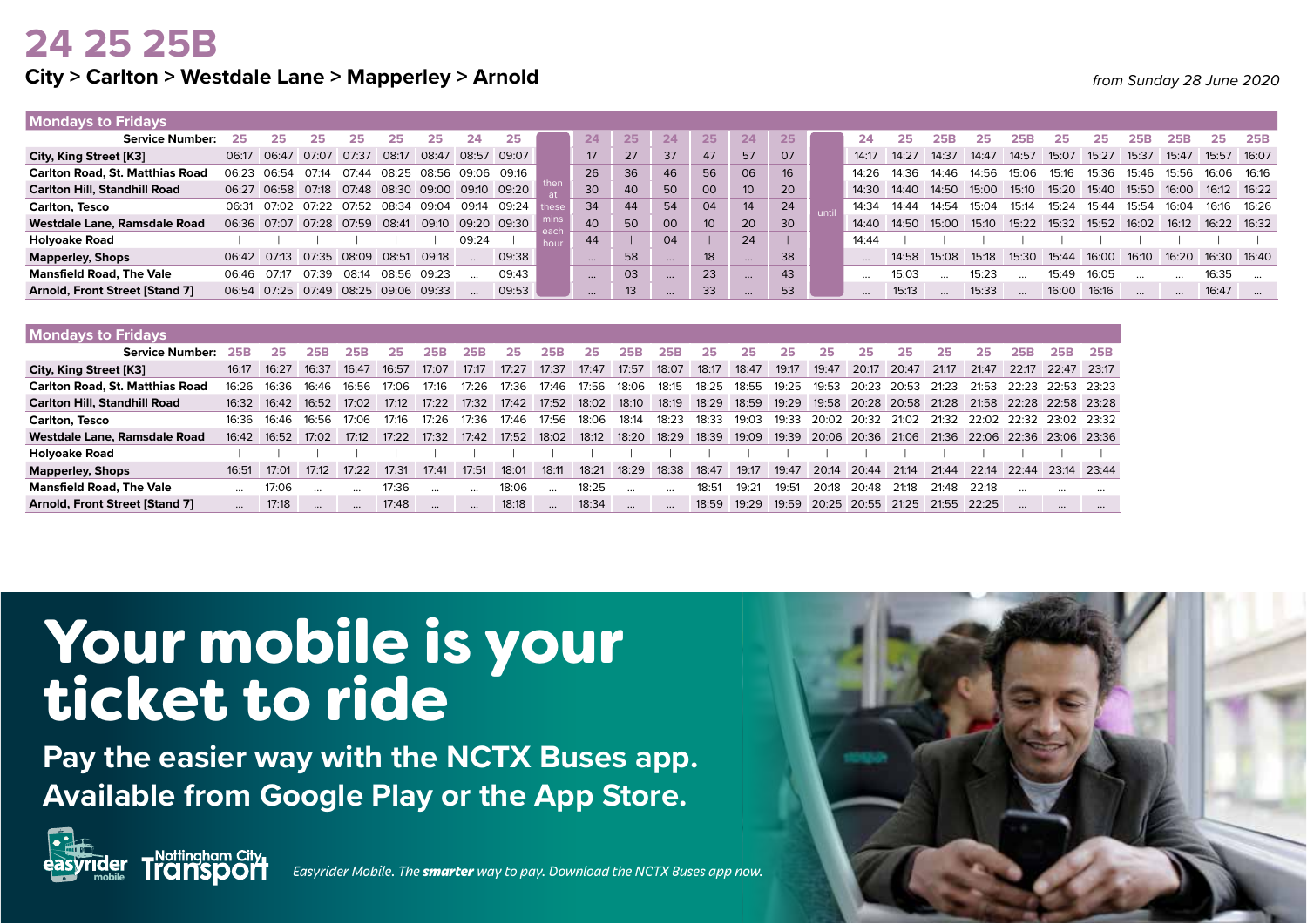## **24 25 25B**

### City > Carlton > Westdale Lane > Mapperley > Arnold *from Sunday 28 June 2020*

| <b>Saturdays</b>                       |       |                               |       |             |     |                                                 |       |       |          |              |          |    |          |    |                 |    |          |       |       |       |       |             |       |              |       |
|----------------------------------------|-------|-------------------------------|-------|-------------|-----|-------------------------------------------------|-------|-------|----------|--------------|----------|----|----------|----|-----------------|----|----------|-------|-------|-------|-------|-------------|-------|--------------|-------|
| <b>Service Number:</b>                 |       | 25                            | 25    | 25          | 25B | 25                                              | 25    | 25    | 24       | 25           | 24       |    | 24       | 25 | 24              | 25 | 24       | 24    | 25    | 25B   | 25.   | 25B         | 25.   | 25B          | - 25  |
| City, King Street [K3]                 | 07:17 | 07:47                         | 08:14 | 08:39 08:54 |     | 09:07 09:27 09:44 09:54 10:07                   |       |       |          |              | 10:17    | 27 | 37       | 47 | 57              | 07 | 17       | 16:57 | 17:07 | 17:17 | 17:27 | 17:37       | 17:47 | 18:02  18:17 |       |
| <b>Carlton Road, St. Matthias Road</b> | 07:23 | 07:53                         | 08:21 |             |     | 08:48 09:03 09:16                               | 09:36 | 09:53 | 10:03    | 10:16        | 10:26    | 36 | 46       | 56 | 06              | 16 | 26       | 17:06 | 17:16 | 17:26 | 17:36 | 17:46       | 17:56 | 18:10        | 18:25 |
| <b>Carlton Hill, Standhill Road</b>    |       |                               |       |             |     | 07:27 07:57 08:25 08:52 09:07 09:20 09:40 09:57 |       |       | 10:07    | 10:20 10:30  |          | 40 | 50       | 00 | 10 <sup>°</sup> | 20 | 30       | 17:10 | 17:20 | 17:30 | 17:40 | 17:50       | 18:00 | 18:14        | 18:29 |
| Carlton, Tesco                         | 07:31 | 08:01                         | 08:29 | 08:56 09:11 |     | 09:24                                           | 09:44 | 10:04 | 10:11    | 10:24        | 10:34    | 44 | 54       | 04 | 14              | 24 | 34       | 17:14 | 17:24 | 7.34  | 17:44 | 17:54       | 18:04 | 18:18        | 18:33 |
| Westdale Lane, Ramsdale Road           |       |                               |       |             |     | 07:36 08:07 08:35 09:02 09:17 09:30 09:50       |       | 10:10 | 10:17    | 10:30  10:40 |          | 50 | 00       | 10 | 20              | 30 | 40       | 17:20 | 17:30 | 17:40 | 17:50 | 18:00 18:10 |       | 18:24 18:39  |       |
| <b>Holyoake Road</b>                   |       |                               |       |             |     |                                                 |       |       | 10:21    |              | 10:44    |    | 04       |    | 24              |    | 44       | 17:24 |       |       |       |             |       |              |       |
| <b>Mapperley, Shops</b>                |       | 07:42 08:13 08:42 09:10 09:25 |       |             |     | 09:38 09:58                                     |       | 10:18 | $\cdots$ | 10:38        | $\cdots$ | 58 | $\cdots$ | 18 |                 | 38 | $\cdots$ |       | 17:38 | 17:48 | 17:58 | 18:08       | 18:18 | 18:32  18:47 |       |
| <b>Mansfield Road, The Vale</b>        | 07:46 | 08:17                         | 08:46 | 09:15       |     | 09:43                                           | 10.03 | 10:23 |          | 10:43        |          | 03 | $\cdots$ | 23 |                 | 43 | $\cdots$ |       | 17:43 |       | 18:03 |             | 18:23 |              | 18:51 |
| Arnold, Front Street [Stand 7]         |       | 07:54 08:26 08:56 09:25       |       |             |     | 09:53 10:13                                     |       | 10:33 |          | 10:53        |          | 13 | $\cdots$ | 33 |                 | 53 |          |       | 17:53 |       | 18:13 |             | 18:33 |              | 18:59 |

| <b>Saturdays</b>                       |       |       |       |                         |       |       |       |                                                 |          |          |
|----------------------------------------|-------|-------|-------|-------------------------|-------|-------|-------|-------------------------------------------------|----------|----------|
| <b>Service Number:</b>                 | 25    | 25    | 25    | 25                      | 25    | 25    | 25    | 25B                                             | 25B      | 25B      |
| City, King Street [K3]                 | 18:47 | 19:17 | 19:47 | 20:17                   | 20:47 | 21.17 | 21:47 | 22.17                                           | 22.47    | 23.17    |
| <b>Carlton Road, St. Matthias Road</b> | 18.55 | 19.25 | 19.53 | 20:23                   | 20:53 | 21:23 | 21:53 | 22:23                                           | 22.53    | 23.23    |
| <b>Carlton Hill, Standhill Road</b>    | 18:59 | 19.29 |       | 19:58 20:28 20:58 21:28 |       |       |       | 21:58 22:28 22:58 23:28                         |          |          |
| <b>Carlton, Tesco</b>                  | 19.03 | 19.33 | 20:02 | 20:32                   | 21.02 |       |       | 21:32 22:02 22:32 23:02                         |          | -23:32   |
| Westdale Lane, Ramsdale Road           | 19:09 | 19:39 |       |                         |       |       |       | 20:06 20:36 21:06 21:36 22:06 22:36 23:06 23:36 |          |          |
| <b>Holyoake Road</b>                   |       |       |       |                         |       |       |       |                                                 |          |          |
| <b>Mapperley, Shops</b>                | 19:17 | 19.47 | 20.14 | 20:44                   | 21.14 | 21:44 | 22.14 | 22.44                                           | 23.14    | 23.44    |
| <b>Mansfield Road. The Vale</b>        | 19:21 | 19:51 | 20:18 | 20:48                   | 21:18 | 21.48 | 22.18 | $\cdots$                                        |          | $\cdots$ |
| <b>Arnold, Front Street [Stand 7]</b>  | 19.29 | 19.59 | 20:25 | 20:55                   | 21.25 | 21:55 | 22.25 | $\cdots$                                        | $\cdots$ |          |

| <b>Sundays and Bank Holiday Mondays</b> |       |               |    |    |       |       |          |          |          |          |          |          |          |          |                 |
|-----------------------------------------|-------|---------------|----|----|-------|-------|----------|----------|----------|----------|----------|----------|----------|----------|-----------------|
| <b>Service Number:</b>                  | 25    |               | 25 | 25 |       | 25    | 25B      | 253      | 25B      | 25B      | 25B      | 25B      | 25R      | 25R      | 25B             |
| City, King Street [K3]                  | 09:47 |               | 17 | 47 |       | 16:17 | 16:47    | 17:17    | 17:47    | 18:17    | 18:47    | 19:32    | 20:32    |          | 21:32 22:32     |
| <b>Carlton Road, St. Matthias Road</b>  | 09:54 |               | 24 | 54 |       | 16:24 | 16:53    | 17.23    | 17:53    | 18:23    | 18:53    | 19:38    | 20:38    | 21:38    | 22.38           |
| <b>Carlton Hill, Standhill Road</b>     | 09:58 | then<br>every | 28 | 58 |       | 16:28 | 16:58    | 17.28    | 17:58    | 18:28    | 18:58    | 19:43    | 20.43    |          | $21.43$ $22.43$ |
| <b>Carlton, Tesco</b>                   | 10:02 | 30            | 32 | 02 | until | 16:32 | 17.02    | 17.32    | 18:02    | 18:32    | 19:02    | 19:47    | 20.47    | 21.47    | 22.47           |
| Westdale Lane, Ramsdale Road            | 10:06 | mins          | 36 | 06 |       | 16:36 | 17:06    | 17:36    | 18:06    | 18:36    | 19:06    | 19:51    | 20:51    | 21:51    | 22:51           |
| <b>Mapperley, Shops</b>                 | 10:14 |               | 44 | 14 |       | 16.44 | 17.14    | 17.44    | 18:14    | 18:44    | 19:14    | 19:59    | 20.59    | 21.59    | 22.59           |
| <b>Mansfield Road, The Vale</b>         | 10:18 |               | 48 | 18 |       | 16:48 | $\cdots$ | $\cdots$ | $\cdots$ | $\cdots$ | $\cdots$ | $\cdots$ | $\cdots$ | $\cdots$ | $\cdots$        |
| Arnold, Front Street [Stand 7]          | 10:27 |               | 57 | 27 |       | 16:57 |          |          |          |          |          |          |          |          | $\cdots$        |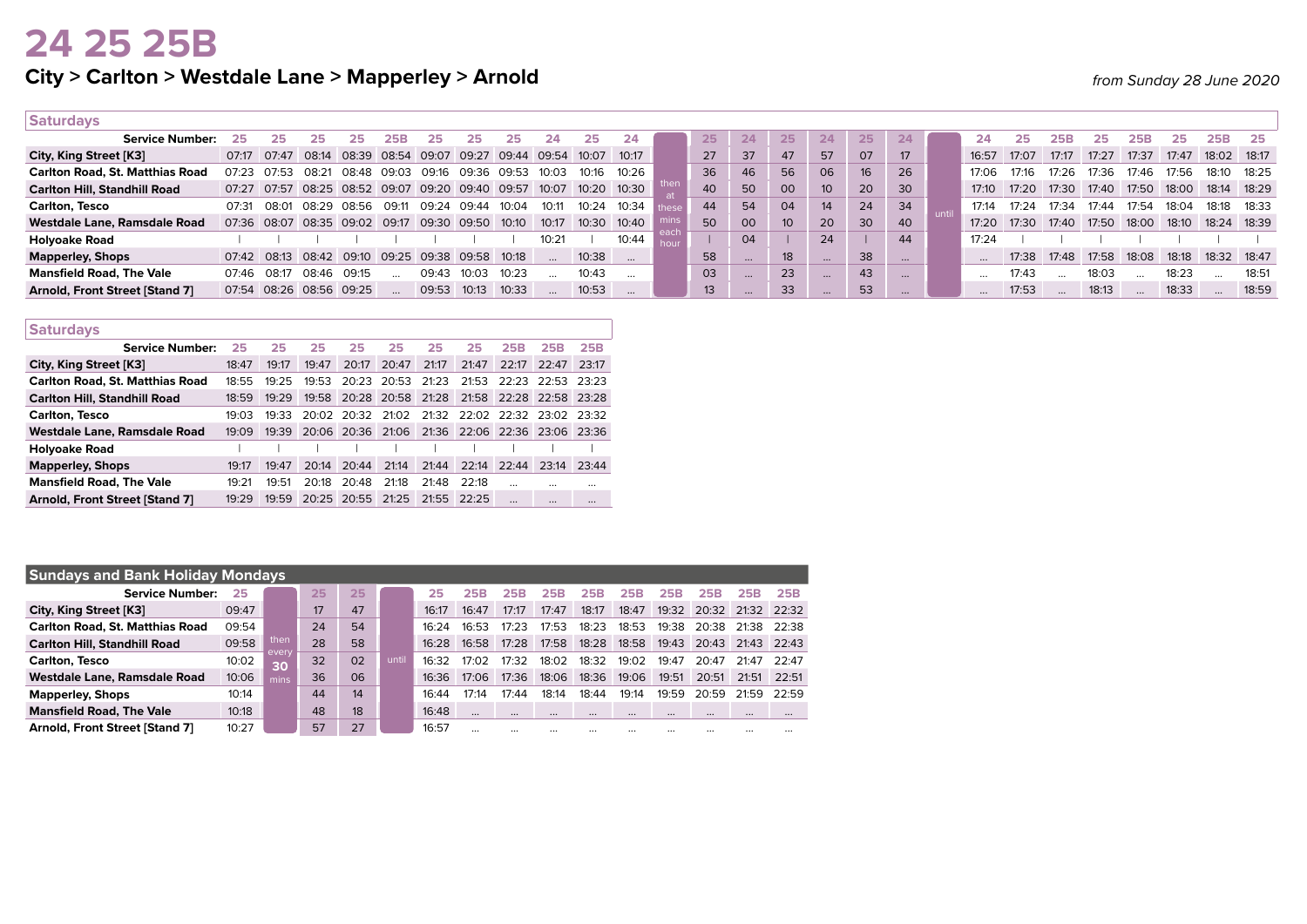| <b>Mondays to Fridays</b>              |             |             |                   |       |                                                                                     |       |             |       |                         |                   |       |                               |       |       |                   |                                                                         |             |       |    |          |                 |          |    |                 |       |
|----------------------------------------|-------------|-------------|-------------------|-------|-------------------------------------------------------------------------------------|-------|-------------|-------|-------------------------|-------------------|-------|-------------------------------|-------|-------|-------------------|-------------------------------------------------------------------------|-------------|-------|----|----------|-----------------|----------|----|-----------------|-------|
| <b>Service Number:</b>                 |             |             | 25                |       | 25                                                                                  | 25    | 25          | 25    |                         | 25                |       |                               | 25    | 25    |                   | 25                                                                      | 25          | 24    | 25 | 24       | 25              | 24       | 25 |                 | 24    |
| Arnold, Front Street [Stand 7]         |             |             | $\cdots$          | 06:44 |                                                                                     | 07:02 |             | 07:18 | $\sim$                  | 07:36             |       | 07:56                         |       | 08:16 | $\sim$ $\sim$     | 08:36 08:56                                                             |             |       | 16 | $\cdots$ | 36              | $\cdots$ | 56 |                 |       |
| Thackeray's Lane, Knighton Road        |             |             |                   | 06:50 |                                                                                     | 07:08 |             | 07:24 |                         | 07:43             |       | 08:03                         |       | 08:23 |                   | 08:43 09:03                                                             |             |       | 23 | $\cdots$ | 43              | $\cdots$ | 03 | $\cdots$        |       |
| <b>Mapperley, Shops</b>                | 05:46 06:13 |             | 06:33             | 06:55 | 07:05                                                                               |       |             |       | 07:14 07:22 07:30 07:40 |                   |       | 07:49 07:59 08:09 08:20 08:29 |       |       |                   | 08:39 08:49 09:09                                                       |             |       | 29 | $\cdots$ | 49              | $\cdots$ | 09 | $\cdots$        |       |
| <b>Holyoake Road</b>                   |             |             |                   |       |                                                                                     |       |             |       |                         |                   |       |                               |       |       |                   |                                                                         |             | 09:24 |    | 44       |                 | 04       |    | 24              | 14:24 |
| Westdale Lane, Ramsdale Road           |             | 05:50 06:19 | 06:39             | 07:01 | 07:11                                                                               |       | 07:20 07:28 | 07:37 | 07:47 07:57             |                   | 08:07 | 08:17                         | 08:27 | 08:37 | 08:47             | 08:57                                                                   | 09:17 09:27 |       | 37 | 47       | 57              | 07       | 17 | 27              | 14:27 |
| <b>Carlton, Square</b>                 | 05:53       | 06.23       | 06:43             | 07:06 | 07:16                                                                               | 07:25 | 07:33       |       |                         | 07:42 07:52 08:02 | 08:12 | 08:22 08:32                   |       |       | 08:42 08:52 09:02 |                                                                         | 09:22 09:32 |       | 42 | 52       | 02              | 12       | 22 | 32 <sup>2</sup> | 14:32 |
| <b>Carlton Hill, Standhill Road</b>    |             |             | 05:59 06:29 06:49 | 07:12 | 07:22                                                                               | 07:31 |             |       |                         |                   |       |                               |       |       |                   | 07:39 07:48 07:58 08:08 08:18 08:28 08:38 08:48 08:58 09:08 09:28 09:38 |             |       | 48 | 58       | 08              | 18       | 28 | 38              | 14:38 |
| <b>Carlton Road, St. Matthias Road</b> | 06.04       | 06:34       | 06.54             | O7.17 | 07.27                                                                               | 07.36 | 07:45       | 07:54 | 08:04                   | 08:14             | 08:24 | 08:34                         | 08:44 |       | 08:53 09:03       | 09:13                                                                   | 09:33 09:43 |       | 53 | 03       | 13 <sup>2</sup> | 23       | 33 | 43              | 14:43 |
| City, King Street [K3]                 |             |             |                   |       | 06:12 06:42 07:02 07:25 07:35 07:45 07:55 08:05 08:15 08:25 08:35 08:45 08:55 09:04 |       |             |       |                         |                   |       |                               |       |       |                   | 09:14 09:24                                                             | 09:44 09:54 |       | 04 | 14       | 24              | 34       | 44 | 54              | 14:54 |

| <b>Mondays to Fridays</b>              |       |       |       |       |       |       |       |       |       |       |       |       |       |             |                         |       |       |                                           |                 |    |
|----------------------------------------|-------|-------|-------|-------|-------|-------|-------|-------|-------|-------|-------|-------|-------|-------------|-------------------------|-------|-------|-------------------------------------------|-----------------|----|
| <b>Service Number:</b>                 | 25    | 25    | 25    | 25    | 25    | 25    | 25    | つら    | 25    | 25    | 25    | つら    | 25    | つら          | 25                      | つら    | 25    | 25                                        | 25              | 25 |
| Arnold, Front Street [Stand 7]         | 14:16 | 14:36 | 14:56 | 15:16 | 15:36 | 16:06 | 16:27 | 16:57 | 17:27 | 17:57 | 18:27 | 19:02 |       |             | 19:32 20:02 20:36 21:06 |       |       | 21:36 22:06 22:36                         |                 |    |
| Thackeray's Lane, Knighton Road        | 14:23 | 14:43 | 15:03 | 15:23 | 15:43 | 16:13 | 16:34 | 17:04 | 17:34 | 18:04 | 18:34 | 19:08 | 19:38 | 20:08       | 20:42                   | 21:12 | 21:42 | $22.12$ $22.42$                           |                 |    |
| <b>Mapperley, Shops</b>                | 14:29 | 14:49 | 15:09 | 15:29 | 15:49 | 16:19 | 16:40 | 17:10 | 17:40 | 18:10 | 18:40 | 19:13 | 19:43 | 20:13       | 20:47                   | 21:17 | 21:47 | 22.17                                     | $22.47$ $23.17$ |    |
| <b>Holyoake Road</b>                   |       |       |       |       |       |       |       |       |       |       |       |       |       |             |                         |       |       |                                           |                 |    |
| Westdale Lane, Ramsdale Road           | 14:37 | 14:57 | 15:17 | 15:37 | 15:57 | 16:27 | 16:47 | 17:17 | 17:47 | 18:17 | 18:47 | 19:18 | 19:48 |             |                         |       |       | 20:18 20:52 21:22 21:52 22:22 22:52 23:22 |                 |    |
| <b>Carlton, Square</b>                 | 14:42 | 15:02 | 15:22 | 15.42 | 16:02 | 16:32 | 16.52 | 17:22 | 17:52 | 18:22 | 18:52 | 19:22 | 19:52 | 20:22 20:54 |                         | 21:24 | 21:54 | 22.24 22.54 23.24                         |                 |    |
| Carlton Hill, Standhill Road           | 14:48 | 15.08 | 15.28 | 15:48 | 16:08 | 16:38 | 16:58 | 17:28 | 17:58 | 18:28 | 18:58 | 19:28 |       |             | 19:58 20:28 20:59       | 21:29 | 21:59 | 22:29                                     | $22.59$ $23.29$ |    |
| <b>Carlton Road, St. Matthias Road</b> | 14:53 | 15:13 | 15:33 | 15.53 | 16:13 | 16:43 | 17:03 | 17:33 | 18:03 | 18:33 | 19:03 | 19:33 | 20:03 | 20:33       | 21:04                   | 21:34 |       | 22:04 22:34                               | 23:04 23:34     |    |
| City, King Street [K3]                 | 15:04 | 15.24 | 15:44 | 16:04 | 16:24 | 16:54 | 17:13 | 17:43 | 18:13 | 18:43 | 19:13 | 19:43 | 20:13 | 20:43       | 21:12                   | 21:42 |       | 22:12 22:42                               | 23:12 23:42     |    |

EASY TRIPS EASY TRIPS EASY SAVINGS EASY SAVINGS EASYRIDER EASYRIDER



Cheaper bus travel in the palm of your hand

easynder

nctx.co.uk/easyrider